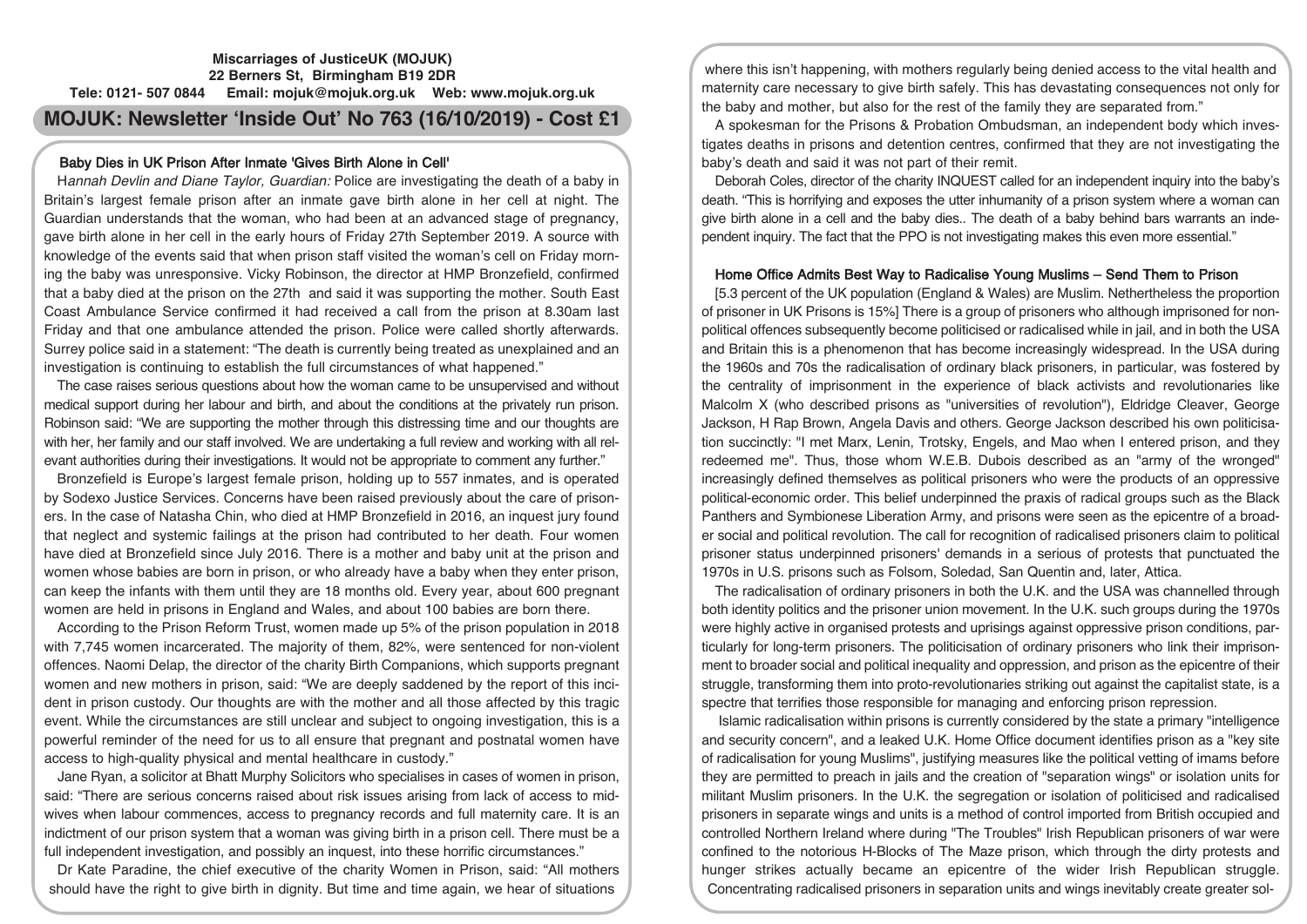idarity amongst those prisoners and re-enforces their radicalisation, and of course, in any case, political ideas and ideologies cannot be isolated or segregated, even within an oppressive institution like a prison. The treatment of politicised prisoners is always inevitably brutal and discriminatory, and within total institutions whose fundamental purpose is to tame and subdue the rebellious and disobedient poor, prisoners who develop a political consciousness and psychologically liberate themselves from existential and penal obedience are perceived by the prison system as the most dangerous of all the imprisoned.

Prisoners serving indeterminate or life sentences for non-political offences but who subsequently become politicised whilst in prison have a very minimal chance a hope of ever being released, even when their actual risk to the public is considered minimal or even non-existent. Officially, the prime criterion determining the "suitability for release" of indeterminate sentenced prisoners is their assessment as "low-risk" to public safety, but in fact what actually determines a ate sentence prisoner's chance of release is not the perceived of risk to the public, but their level of obedience to prison authority. Those life sentence prisoners who embrace an ideology considered by their jailers as "subversive" and "anti-authority" are viewed as the absolute antithesis of the "model prisoner" and therefore permanently "unsuitable for release". Prisons are microcosms of the society that creates them, and the treatment of prisoners who identify with a political belief system that directly challenges the authority and legitimacy of the state reveals the fascist core of that state, which has implications for society generally, especially during times of social unrest.

John Bowden, A5026DM, HMP Warren Hill, Hollesley, IP12 3BF

#### Counter-Terror Police Running Secret Prevent Database

Jamie Grierson, Gurdian: Counter-terror police across the UK have been running a secret database containing details of thousands of individuals referred to the government's controversial anti-radicalisation Prevent programme, the Guardian can reveal. The National Police Prevent Case Management (PCM) database is managed centrally by national counter-terrorism policing headquarters. It is accessible to all police forces across England, Wales, Scotland and Northern Ireland, and the Home Office are able to request data from it, according to documents sent to the human rights group Liberty and seen by the Guardian.

The stated aim of Prevent, a voluntary programme, is to divert people from terrorism before they offend and crucially deals with individuals who have yet to cross the criminality threshold. Each Prevent referral received is added to the PCM database by individual police forces, including personal details and reasons for the referral, but the person is not notified, responses to Freedom of Information (FOI) requests submitted by Liberty showed. Other agencies are able to request information held on the database.

The revelations about the existence of the database come at a time when Prevent is facing renewed scrutiny as an independent review begins, sparked by years of accusations that the programme had become a toxic brand that disproportionately targeted Muslims. Police chiefs said recording referrals ensured accountability and allowed forces to understand when vulnerabilities are increasing. Gracie Bradley, Liberty policy and campaigns manager, said: "This secret database isn't about keeping us safe. It's about keeping tabs on and controlling people – particularly minority communities and political activists. "It is utterly chilling that potentially thousands of people, including children, are on a secret government database because of what they're perceived to think or believe."

Any rank of police officer or staff can access the database but users must be Prevent practitioners, who are vetted and given training prior to access. Chief constables are the designated data controllers within their respective forces. The exact number of individuals on the database is currently unknown but forces that responded to Liberty's request for information said all referrals were added at the time of receipt and official statistics show that 21,042 individuals have been referred in the three years to March 2018 alone. In the most recent year available, 2017/18, a total of 7,318 individuals were subject to a referral but 3,096 or 42% left the process requiring no further action and 3,466 left the process and were signposted to alternative services. The majority  $-4.144$  or 57% – were aged 20 years or under. Within this figure, 2,009 were under 15 and 2,135 were aged 15 to 20. Ultimately, only 394 were escalated to the Channel process, which provides specialist support to people who were deemed at risk of being drawn into terrorism following a number of assessments.

Police Prevent practitioners also have access to the Channel Management Information System which is a database of Prevent Channel cases, the responses said. CMIS is owned and managed by the Home Office. Information on the database is derived from referrals made by public servants like teachers and doctors as well as police, who are compelled to monitor and report signs of what they believe could indicate extremism under a controversial statutory duty. In its response, the Met police said an individual can challenge the decision and have their details removed but the challenge may not always be successful depending on the circumstances.

However, the force did not elaborate on how that would be possible given that individuals are not aware their details are entered on the database. Harun Khan, secretary general of the Muslim Council of Britain, said: "That a database is being compiled by police forces detailing every Prevent referral is deeply worrying. That it is secret is even more concerning. "This database – over and above being a hugely authoritarian tool – will mean that the vast majority of those referred, who are found to have no terrorism link, will still be perceived as potential risks by the state, and this will disproportionately affect Muslims "Our questions on transparency, accountability and oversight around Prevent now become even more important."

The independent review of Prevent, announced in January, attracted controversy itself when it emerged the man appointed to lead the exercise, Lord Carlile, had admitted to parliament that he "may be somewhat biased towards" the programme and had pledged his "considered and strong support" to it, prompting calls for him to step down. Further criticism was triggered by the terms of reference for the review, published last month, which suggested the exercise would not "consider past decisions" made under the programme. Lord Carlile sought to reassure critics by claiming that "everything is up for discussion, including scrapping" the programme.

One of four strands of the government's counter-terrorism strategy known as Contest, Prevent was created by the Labour government in 2003 and its remit was widened by the coalition government in 2011. The statutory duty on schools, NHS trusts, prisons and local authorities to report concerns about people who may be at risk of turning to extremism or terrorism was introduced in 2015. A National Police Chiefs' Council spokesman said: "The public would expect the police to maintain professional records of those individuals referred for support as potential victims of radicalisation. This is no different to the way we record other forms of supportive safeguarding activity such as child sexual exploitation, domestic abuse or human trafficking. "Good records ensure we are accountable, allow us to understand when vulnerabilities are increasing, and ensure we act consistently and proportionately, only taking action in those cases where our support is necessary. "If we did not maintain proper, legally compliant records, the public would rightly have far less confidence in the police."

 $\overline{3}$   $\overline{4}$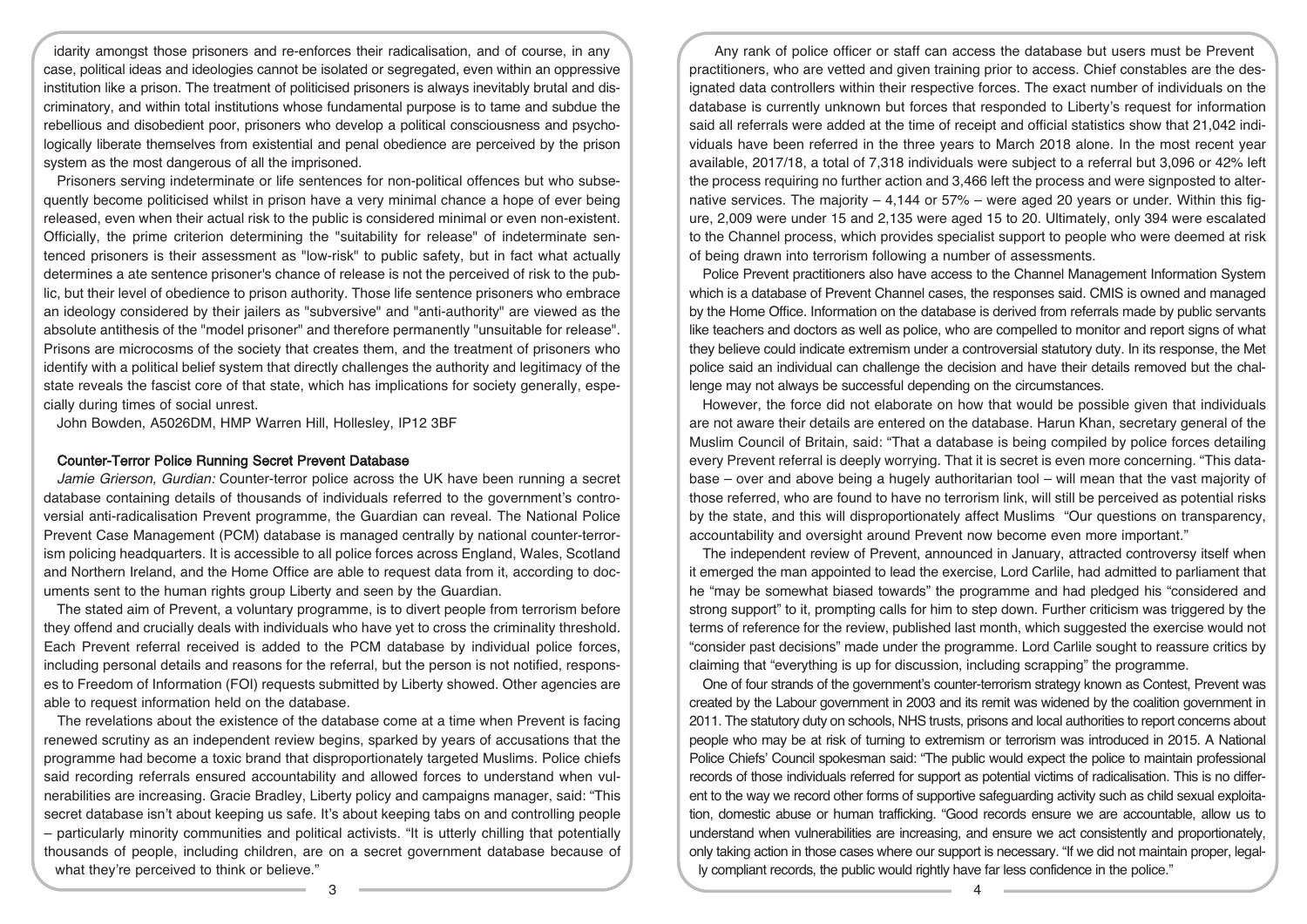# Putting Their Foot Down

Scottish Legal News: An auction selling off 25 supercars from the son of Equatorial Guinea's president has accumulated €21.6 million. Swiss prosecutors seized the cars in 2016 when they initiated a corruption investigation against Obiang, likely heir of President Teodoro Obiang Nguema, who has ruled in Equatorial Guinea for four decades. Anti-corruption groups have long accused him of embezzling his country's funds to finance his playboy lifestyle. Under the Swiss penal code, prosecutors can choose to drop charges in this category if defendants offer compensation "and restore a situation that is in conformity with the law". In a deal with Obiang, the authorities ended their investigation in February but kept the supercars and received €1.4m to cover the costs of the case. Under the terms of the agreement, the money generated from the auction will go to charities which help the poorest people in Equatorial Guinea. The auction included Ferraris, Lamborghinis, Bentleys, a Maserati and a McLaren among others, TheLocal.ch reports. One bidder paid a world-record €7.6m for a very rare white Lamborghini Veneno Roadster, of which only nine exist.

### Dispersal Prisons and Category A Status

Simon Price, serving prisoner: Introduction: In 2004 I was arrested in London for 'attempting fraudulently to evade the prohibition of goods' - cocaine discovered in a shipping container at the docks in Rotterdam and allegedly en-route to the UK. For this single failed attempt at \_importation I was sentenced to 28 years with a consecutive term of 10 years for the non-payment of a confiscation order. A determinate sentence totalling 38 years was one of the longest ever imposed, certainly since 1961 when a Russian spy, George Blake, was sentenced to 42 years for allegedly sending 42 British agents to their death. Having spent the past 15 years as a Category A prisoner in various high security/dispersal prisons ( where I remain only because the fine is unpaid) I feel it may be informative to provide a prisoner's opinion on both the operation of dispersal system and the impact that Category A status can have on prisoners. Naturally, my perspective is that of the anvil and not of the hammer and it may well be that many of the readers of this journal will be discontented by the highly critical conclusions that I draw from my experiences. I contend that dispersal prisons have become an outdated and insoluble problem and the concomitant Category A concept is so deeply flawed that it amounts to little more than an ill-informed subjective exercise in discretion that has remained virtually unchanged for over 50 years. No other policy has enjoyed such longevity.

There is very little academic literature on dispersal prisons, including my own unpublished thesis, 'which has not benefited from the knowledge of Alison Liebling at the Cambridge Institute of Criminology and I am comforted that my conclusions are not entirely dissimilar to those of Professor Liebling who holds that 'the form, size and operation of high security prisons tell us much that matters about the nature of our society as well as the state of our prisons'. Category A applies to an academically overlooked cohort of prisoners officially defined as those 'whose escape would be highly dangerous to the public, or the police or the security of the State, and for whom the aim must be to make escape impossible. Once their status is confirmed by the Category A Committee or the Director of High Security Category A prisoners are held in the highest conditions of security in one of the five dispersal prisons, HMPs Full Sutton, Frankland, Long Lartin, Wakefield and Whitemoor that form part of the Long Term High Security Prison Estate ('the LTHSPE').

Dispersal prisons and Category A: The origins of dispersal prisons and Category A go back over 50 years to 1966 when the prison population stood at slightly over 22,500. A long-term prisoner was

categorised as someone serving a sentence of imprisonment of more than 4 years with only 878 adult male prisoners serving sentences of 10 years and over. However, following the abolition of the death penalty in 1965 and an increase in serious violent crime the courts were beginning to impose ever longer sentences leading to a sharp rise in the number of long-term prisoners. It is therefore unsurprising that the majority of prisoners sentenced to spend lengthy terms of imprisonment in extremely harsh conditions should be deemed potential escapees. To escape was, at least temporarily, to defeat the system and escapes from prisons and escorts were certainly not infrequent with 240 prisoners escaping between 1964 and 1966. However, amongst those escapees were three very high profile prisoners, two of the Great Train robbers and, even more significantly, the spy George Blake. It was the qualitative nature of those 3 escapes that provoked a political reaction. The Home Secretary appointed Earl Mountbatten to conduct a wide-ranging Inquiry into Prison Escapes and Security and the resultant report proved to be the catalyst for a complete reconfiguration of the prison system in England and Wales. Indeed, it is the the view of Professor Liebling that 'policy in relation to high security prisons shapes the tone of and practices in all penal establishments. I entirely agree.

Mountbatten recommended the implementation of a security classification system which designated the most dangerous prisoners as Category A and the least dangerous as Category D. The concomitant recommendation that the 120 prisoners already identified as requiring Category A status should be concentrated in a single maximum security island jail was not adopted despite Mountbatten's insistence that the two recommendations were indivisible. Fearful that concentrating such dangerous prisoners would result in an unsafe prison that would to be impossible to manage and might become 'a powder keg waiting to blow up '4 the Home Secretary sought a different solution. A committee chaired by Leon Radzinowicz, the first director of the Cambridge Institute of Criminology, was asked to review Mountbatten's proposal for concentrating Category A prisoners in a single fortress prison on a site adjacent to what later became HMP Albany. Whilst rejecting concentration in favour of a policy of dispersal the committee presciently concluded that 'The choice between concentration and dispersal is obviously one that is central to the future of any penal system' The committee's report 5 recommended that Category A prisoners should be spread amongst several high security prisons with appropriately upgraded perimeter security and within which they would be subject to a more relaxed regime. Regrettably the committee's idealistic concept of a liberal relaxed regime within a secure perimeter was only ever briefly achieved. The committee's recommendation that armed guards should enforce perimeter security" was rejected: as Mountbatten had noted what could appear to be an escape bid might in fact be a form of suicide".

Dispersal: It is clear that in 1968 the Prison Service did not fully appreciate the complexities involved in managing a network of high security prisons dependent for their continuing existence upon an unceasing supply of Category A prisoners. Dispersal has always been a problematical conflation of size, distribution and risk averse over¬regulation and events - riots and escapes - have demonstrated that the decision to accept the security categorisation recommendation proposed by Mountbatten whilst rejecting the concept of a single fortress prison was naive. It is notable that the concept of concentrating dangerous Category A prisoners in a single escape proof jail was supported by both the May Committee in 1974 and the Learmont report in 1995. As recently as 2016 the Acheson review into radicalisation recommended concentration rather than dispersal for those Islamist extremist prisoners described as 'a security threat group' Acheson felt that the delay in implementing his recommendations was to some extent due to those within Prison Service HQ who opposed his conclusions on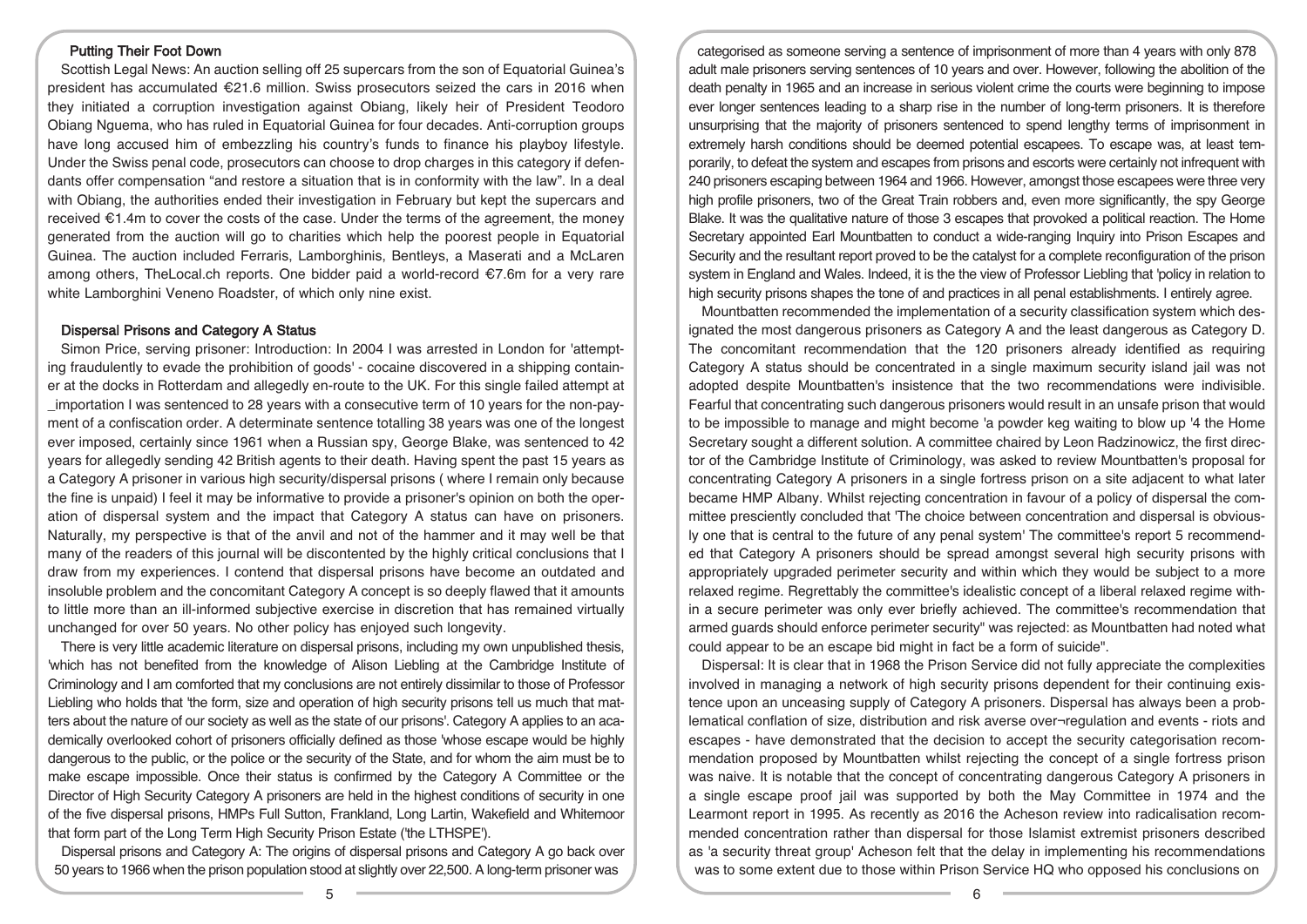the issue of dispersal versus concentration. The eventual response was to create - but thereafter barely utilise - 3 so-called Separation Centres within high security prisons.

It was, to say the least, injudicious to reject the concept of a single maximum security prison in favour of having a potentially unlimited number of highly dangerous prisoners dispersed around a prison system which at that time did not have a single high security prison. The subsequent creation of an archipelago of dispersal prisons within which Category A prisoners would be apportioned amongst a wider prison population was a misconceived compromise that was inevitably bound to result in a intrinsically flawed concept. The current system has outlived whatever usefulness it once had with dispersal prisons becoming over regulated anachronisms that breach human rights. One of the fundamental flaws of the dispersal system has been the policy always to disperse those prisoners who require the highest conditions of security amongst a population of those who do not require such conditions thereby unwarrantably tainting all with the 'dangerous prisoner' label. In practice whoever is put into dispersal prisons soon comes to be seen as needing or deserving maximum security. Moreover, due to their extremely high staffing levels dispersal prisons are a severe financial drain on the limited funds available to the remainder of the prison estate

Notwithstanding that the principles of categorisation explicitly state that 'All prisoners must have assigned to them, the lowest security category consistent with managing their needs in terms of security and control and must meet all the criteria of the category for which they are being assessed' once the number of Category A prisoners in a dispersal prison is capped the cells that remain empty must then be occupied by Category B prisoners. Thus dispersal prisons become institutionally and inherently inequitable. A policy specifically designed unjustifiably to oblige Category B prisoners who neither merit nor require the highest conditions of security to experience excessive risk averse policies and repressive regimes in order disperse those prisoners who are classified as Category A is deeply discriminatory. Regrettably, that the ethical and conceptual objections to degrading people by using them as akin to spare parts is a practise that amounts to a human rights violation appears not trouble the prison service. For example, at HMP Wakefield, the most over-regulated of all dispersal prisons, less than 20% of prisoners are Category A yet the remaining 80% are unfairly obliged to endure almost exactly the same harsh and austere security restrictions that a repressive risk averse regime imposes on Category A prisoners.

William Blake's Proverbs of Hell (1790) records that 'Prisons are built with stones of Law, brothels with bricks of Religion' and whilst it is true that all prisons are the creation of law there exists no more regulated, inflexible institution than a maximum security prison where the exercise of absolute power can so easily become the antithesis of the rule of law. Dispersal prisons are explicitly empowered coercively to institutionalise societal insistence that offenders are controlled and restrained and the need to maintain security inevitably manifests itself in the implementation of an authoritarian regime and the coercive use of power is perceived by prisoners as an iron hand in an iron glove. Such absolute power inescapably becomes corruptive of human rights thereby leading to questions as to whether the pleasure of exhibiting power is a principal part of the gratification of cruelty.

Window dressing aside, there can be little doubt that power, control and restraint are the operative mechanisms of a dispersal prison and there is a palpable sense of antipathy felt by prisoners compelled to comply with rigid regulatory directives and subjected to strictly defined unyielding security measures. The more overly rule¬bound, and thus oppressive, the penal establishment the greater the sense of impotence, isolation and resentment engendered in

those it confines. Due to an abdication of judicial responsibility dispersal prisons were for many years islands of untrammelled executive discretion with those in control apparently believing that because they had power they had wisdom. This plantation overseer approach to penal management has spread estate wide and because those who have much for which to hope and yet nothing to lose are always dangerous this has inevitably resulted in serious disturbances with violent assaults becoming commonplace.

In legal terms dispersal prisons and to a very large extent remain paradoxical contradictions over-regulated punitive establishments where prison managers cavalierly exercised the prerogative of power without responsibility and where the rule of law was more of a mirage than a reality. Reforming the system has not been easy for as Burke (1791) perceptively wrote 'Those who have once been intoxicated by power can never willingly abandon it.' However, with easier and greater access to the courts and a somewhat more interventionist judiciary it is prisoner litigation rather than statutory reform that has gradually loosened some - but not yet all- of the restraints that unnecessarily and negatively impact on the lives of Category A prisoners.

Category A: The policy of dispersing Category A prisoners has resulted in operational perversity for in order to justify its raison d'etre, the dispersal system is obliged always to maintain a predictable but limited number of Category A prisoners. The reality was, or should have been, readily foreseeable: without the requisite number of Category A prisoners the extremely costly dispersal system which underpins the entirety of the penal estate would collapse. Whether or not prisoners are given Category A status is a question of a rapacious demand driving the requisite supply with security considerations an important yet nonetheless secondary element of a flawed discretionary process. Whilst there will always be some very dangerous offenders for whom escape must be made impossible their numbers are re\_latively small. The data shows that they can adequately be confined within the secure perimeters of no more than two escape proof prisons. In November 2018 the five dispersal prison held a combined total of 741 confirmed Category A prisoners of whom 61 were 'natural lifers' and never to be released (FOIAs 110404/181115019: December 2018). Of the remainder, 604 have been Category A for more than 4 years, 476 have been Category A for more than 7 years and a quite astonishing 357 prisoners have been classified as Category A for more than 10 years (FOIA 190624014: June 2019). As the table shows the expense of maintaining the system is almost intolerable

|                    | Average    | Category A* | Overall Resource | Cost per prisoner |
|--------------------|------------|-------------|------------------|-------------------|
|                    | Population | Prisoners   | Expenditure      |                   |
| Frankland          | 808        | 254         | £50,995,765.00   | £63,103.00        |
| <b>Full Sutton</b> | 551        | 118         | £38,122,251.00   | £69,166.00        |
| Long Lartin        | 514        | 102         | £34,282,249.00   | £66,675.00        |
| Wakefield          | 734        | 130         | £36,015,497.00   | £49,079.00        |
| Whitemoor          | 437        | 137         | £36,673,256.00   | £83,955.00        |
| <b>Total 3034</b>  | 741        |             | £196,049,018.00  | £64,419 (Average) |

\*FOIA response from MoJ 181115019 dated December 2018:

The reality is that the overall number of confirmed Category A prisoners is effectively capped because the number of such prisoners that each of the five current dispersal prisons can accommodate is restricted by a self denying ordinance. For example, at HMP Wakefield Category A prisoners can only be located in alternate cells on only two of the four landings: they may not be placed in cells on the top floor or ground floor nor next to an end wall or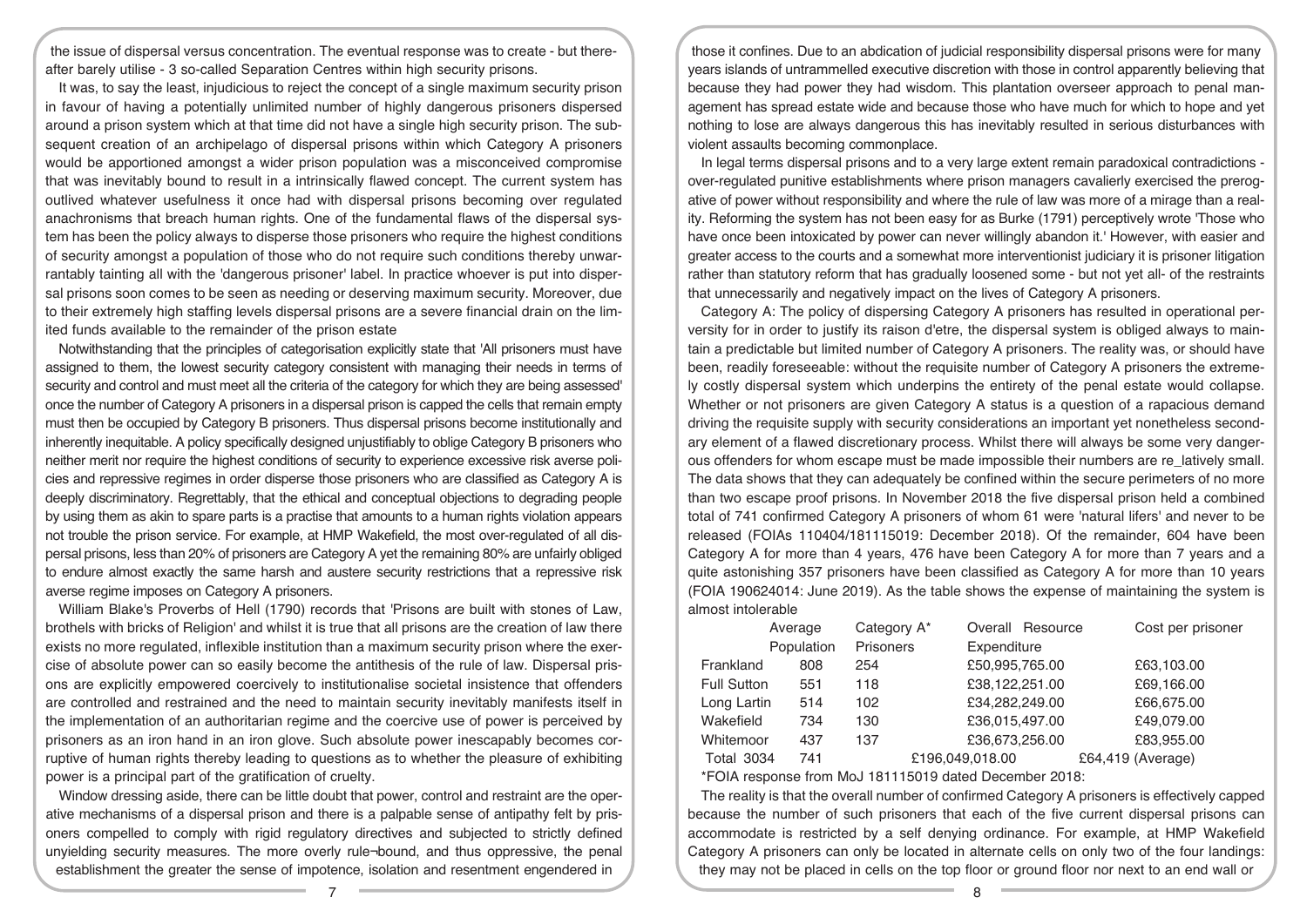an empty cell or recess. Such limitations mean that Wakefield can hold no more than 150 Category A prisoners and my experience is that similar restrictive limitations apply at other dispersal prisons. Thus, when a dispersal prison reaches its Category A capacity it cannot accept ari.y new Category A prisoners unless existing Category A prisoners are downgraded or transferred. If there is already an overall sufficiency of Category A prisoners in the system then downgrades are expedited so that the more recently convicted Category A prisoners can be so allocated. The corollary is that when there is a deficit in the supply of recently convicted Category A prisoners those who are so classified cannot expect to be downgraded: unsurprisingly, many prisoners consider Category A status to be little better than a rigged lottery.

In reality the consideration of Category A status amounts to no more than a subjective exercise in discretion that has remained substantially unchanged since its inception more than half a century ago. It is significant that in 1968 the concept of Category A was based 'on the possible consequences of escape, however unlikely that seems, rather than the likelihood of escape. This approach has great advantages: it provides an insurance against the likelihood of guessing wrong.' That such· thinking remains in force can be seen from Public Records Office (Paper PB (1967) 31 within PRO ref PCOM 14/11) PSI 09/2015 which states that when deciding whether Category A status is necessary, consideration could - and should - be given to whether the stated aim of making escape impossible can be achieved for a particular prisoner in lower conditions of security, and that prisoner should then be categorised accordingly. However in a veritable Catch 22 type passage the PSI further states (para 2.2) that' This will arise in a limited number of cases since escape potential will not normall11 atfect the consideration of the appropriateness of Catezon1 A, because the definition is concerned with the prisoner's dangerousness if he did escape, not how likely he is to escape, and in any event it is not possible to foresee all the circumstances in which an escape may occur.'

From being a conceptual error in 1966 Category A has now evolved into a human rights failure. The Prison Service needs proactively to adapt to changing circumstances and the policy and criteria require root and branch reform. The theory is that prisoners should be categorised objectively according to the likelihood that they will seek to escape and the risk they would pose should they do so. However, theory, and a risk-averse bureaucracy notwithstanding, if a physically disabled prisoner lacks the ability to escape then, regardless of the criteria, he quite obviously should not be classified as Category A. On a daily basis the evidence of my own eyes confirms the fact that there are disabled prisoners, crippled by arthritis or handicapped by Parkinson's, who after a decade or more still remain Category A. Nevertheless, the organisational micro-management of risk concerning Category A prisoners overrides and supplants the human (and, sometimes, legal) rights of prisoners leading to many severely disabled prisoners being and remaining classified as Category A simply because it is believed that they might/would be dangerous if in the most unlikely of events they should/could escape. In 2018 there are Category A prisoners who for many years have been confined to wheelchairs because they have had a leg amputated or who suffer so badly from arthritis that they can only move - walk would not be an accurate description - with the aid of two sticks. Indeed, late in 2017 at HMP Wakefield one such disabled prisoner was discharged on parole after serving 54 years of a life sentence: despite having known for many months that he was to be released the authorities waited until the day of his discharge to downgrade him to Category B.

I have multiple sclerosis and lack manual dexterity yet for .14 years I remained classified as Category A. There were no courses for me to do and, exceptionally, I remained adjudica-

tion free. When after some 14 years the Director of High Security eventually decided to downgrade me he stated that he did so 'despite my adversarial behaviour and non-payment of the confiscation order'. By 'adversarial behaviour' he meant my conduct in seeking to achieve my legal rights in a lawful way and seeking, often successfully to obtain a remedy in the courts. What the security implementations contingent on the non-payment of a confiscation order are remain unclear to me. Clearly that such considerations could be perceived as justification for 14 years of intrusive security measures is indicative of the spurious reasons that in so many cases appear unjustifiably to influence the decision making process.

Conclusions: As currently structured the dispersal system is a wasteful and unnecessary resource serving no uniquely meaningful purpose and the expense of maintaining the system is almost intolerable if not unsustainable. The current financial data for the dispersal system shows that overall resource expenditure on the dispersal estate amounts to over £196 million yet less than a quarter of the prisoners are Category A. Correctly allocated, the more than 75% of lower category prisoners could safely and securely be held in the Category B training establishments within the LTHSPE at a cost of some £33, OOO a year So to do could provide savings of at least £50 million a year. In the past decade no prisoners have escaped from any LTHSPE establishment and there simply is no need or justification for elderly and disabled prisoners to be designated as Category A and allocated to dispersal establishments. The criteria for Category A status is in urgent need of revision

As individual establishments within a supposedly integrated system the five dispersal prisons are not only inequitable but disappointingly unsymmetrical. For example, the mining of data provided by the Ministry of Justice and the Parole Board indicates that if two identical Category A offenders receive identical indeterminate sentences it is not unlikely that the offender allocated to HMP Wakefield will serve two or three years longer than the offender allocated to another dispersal. The data demonstrates that in recent years a Category A prisoner allocated to Full Sutton cir Long Lartin is 5 to 6 more likely to be recommended and approved for downgrade than a prisoner allocated at Wakefield. Historically, Wakefield has always been an excessively risk averse and over-regulated establishment and many prisoners believe that it is the excessive and unwarranted deference shown to the psychology department that has resulted in Category A prisoners at Wakefield not being recommended for downgrade by the LAP in the numbers and frequency comparable to other dispersals. A Category A prisoner who is not recommended for downgrade by the Local Advisory Panel (LAP) will need to wait 5 years before his case can be considered by the Category A Committee where the Director may, but rarely does, decide to downgrade. The consequential effect is that the Parole Board are far more likely to recommend for Category D status (or release) an offender who has spent some 5 years as a Category B than an offender whose downgrade has been delayed because of his allocation to Wakefield. In the case of indeterminate sentence prisoners not only does classification . as Category A necessitate having to endure restrictive conditions of imprisonment but it can potentially determine the length of time the offender will serve . and this determination can be negatively affected by allocation.

When giving evidence on radicalisation to the Justice Select Co~ttee in 2016 former prison governor Ian Acheson described NOMs (then recently re-branded as HMPPS) as an out of touch organisation that had been replaced 'by a largely unchanged senior management team and a heritage of corporate ineptitude. The prison system has been in free-fall for some time. It has neither the resources nor the leadership to cope with serious challenge.' Albeit from